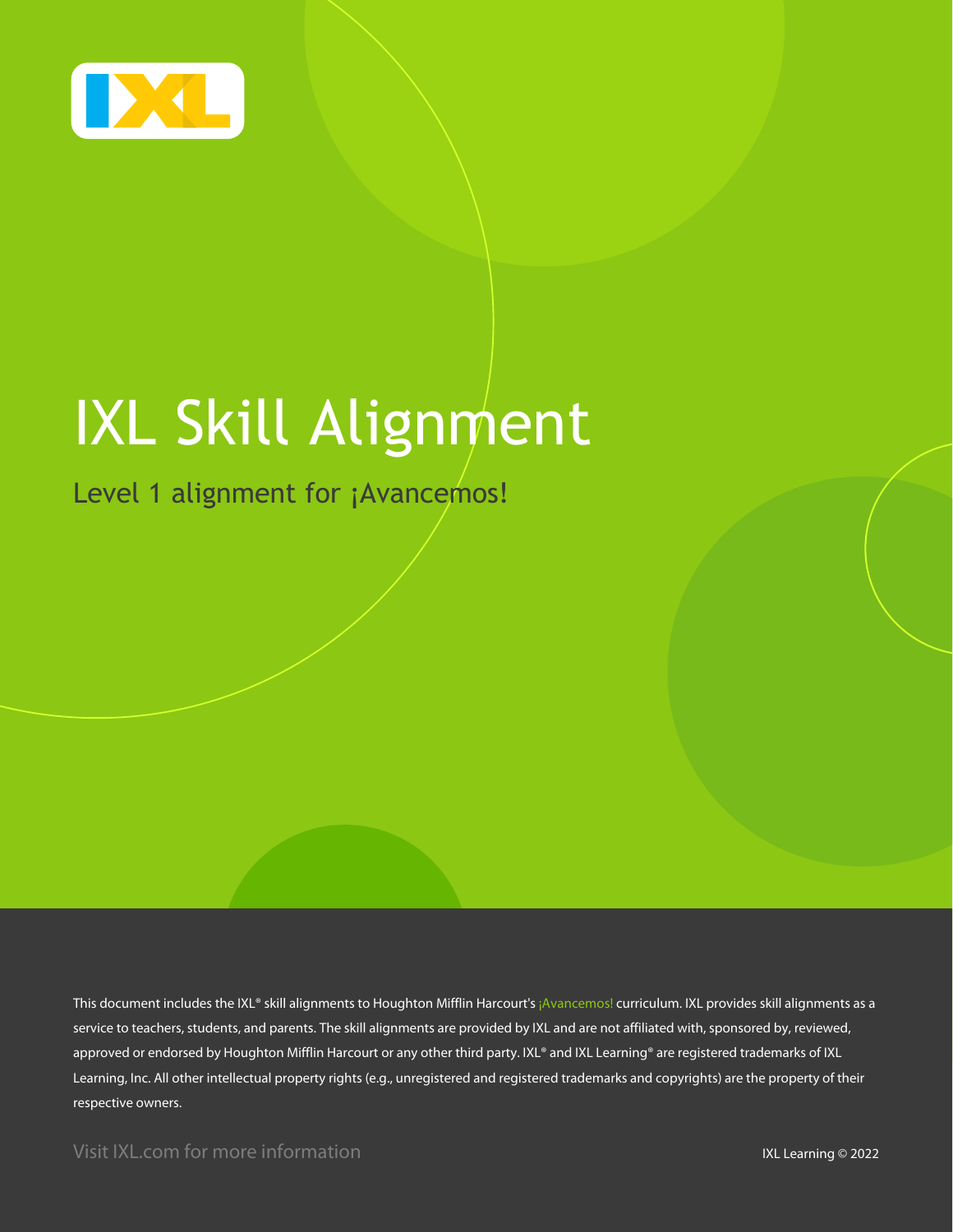

## **Preliminar** ¡Hola!

| <b>Textbook section</b>                           | <b>IXL skills</b>                                                                                  |
|---------------------------------------------------|----------------------------------------------------------------------------------------------------|
| Greetings                                         | 1. Greeting people and saying goodbye RRS                                                          |
|                                                   | 2. How are you doing? 6SB                                                                          |
|                                                   | 3. Informal and formal language: tú and usted P9K                                                  |
|                                                   | Also consider                                                                                      |
|                                                   | • What is the conversation about? RHR                                                              |
| <b>Introductions</b>                              | 1. Introductions 8UY                                                                               |
| The Spanish alphabet                              | 1. The Spanish alphabet VLN                                                                        |
|                                                   | Also consider                                                                                      |
|                                                   | • Listen and fill in a form with personal<br>information: letters and numbers JTO                  |
| Saying where you are from                         | Also consider                                                                                      |
|                                                   | • Recognize Spanish-speaking countries: North<br>and Central America, Europe, and Africa PYU       |
|                                                   | Name Spanish-speaking countries: North and<br>$\bullet$<br>Central America, Europe, and Africa 3J6 |
|                                                   | Recognize Spanish-speaking countries: South<br>$\bullet$<br>America DQ7                            |
|                                                   | Name Spanish-speaking countries: South<br>$\bullet$<br>America 2EU                                 |
| Numbers from 1 to 10, Exchanging phone<br>numbers | 1. Numbers 0-10 XYL                                                                                |
|                                                   | Also consider                                                                                      |
|                                                   | Listen and fill in a form with personal<br>$\bullet$<br>information: letters and numbers JTQ       |
| Days of the week                                  | 1. Days of the week U7C                                                                            |
| The weather                                       | 1. Weather and seasons 9JH                                                                         |
| Classroom phrases                                 |                                                                                                    |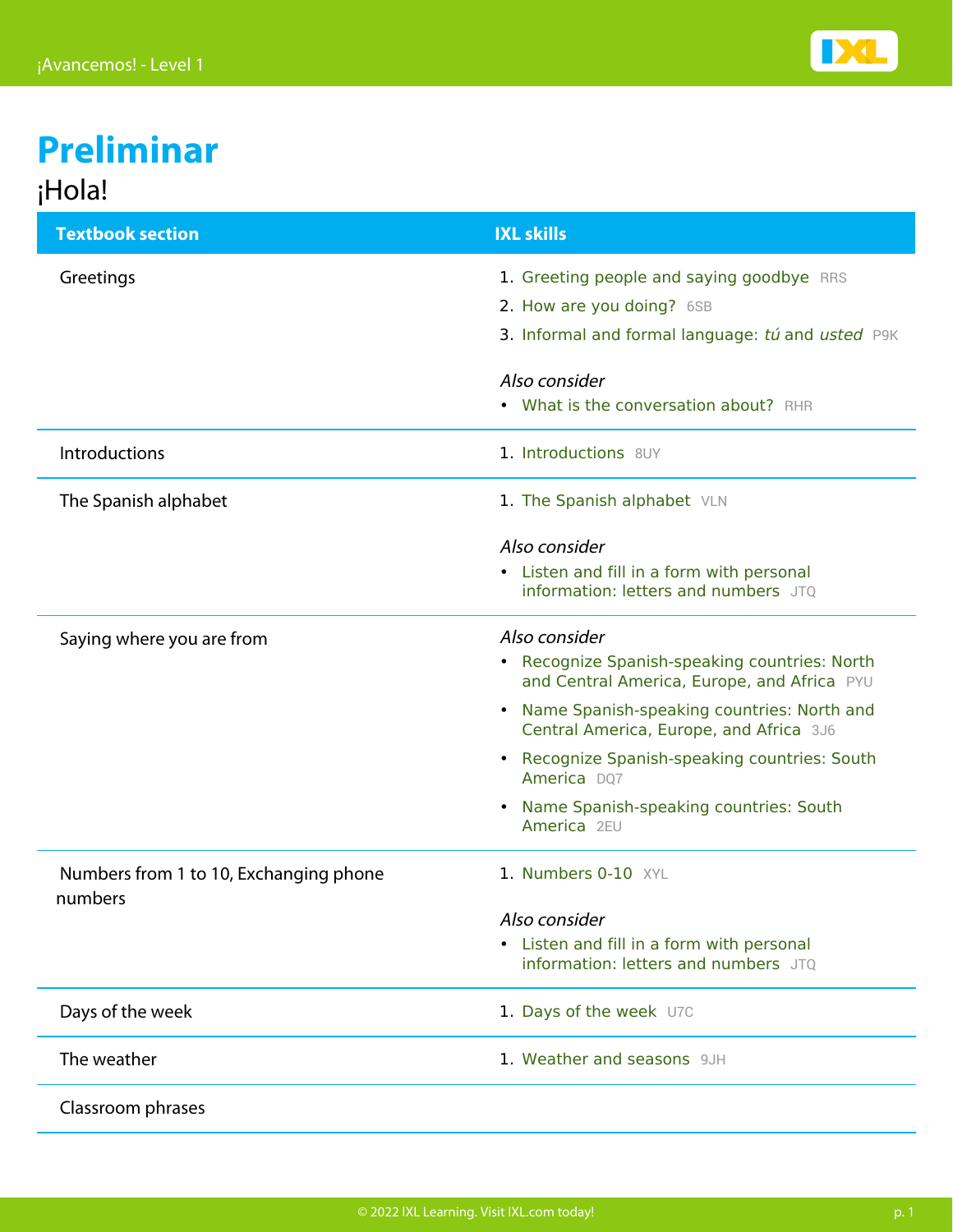

Un rato con los amigos

## **Lección 1: ¿Qué te gusta hacer?**

| <b>Textbook section</b>                       | <b>IXL skills</b>                                                                                                                                                                              |
|-----------------------------------------------|------------------------------------------------------------------------------------------------------------------------------------------------------------------------------------------------|
| <b>Vocabulario:</b> After-school activities   | 1. Recognize day-to-day activities GRQ<br>2. Name day-to-day activities 2FX<br>3. Recognize pastimes and hobbies WBF<br>4. Name pastimes and hobbies UUQ                                       |
| <b>Vocabulario:</b> Snack foods and beverages | 1. Recognize food items VLD<br>2. Name food items B7N<br>3. Recognize drinks 9KR<br>4. Name drinks GEA                                                                                         |
| <b>Gramática:</b> Subject pronouns and ser    | 1. Subject pronouns XYU<br>2. Informal and formal language: tú and usted P9K<br>3. Select the correct present-tense form of ser DXK<br>4. Provide the correct present-tense form of<br>ser KSX |
| Gramática: Gustar with an infinitive          | 1. Recognize the correct form of gustar $+$<br>infinitive VDN<br>2. Provide the correct form of gustar $+$<br>infinitive QKT                                                                   |

## **Lección 2: Mis amigos y yo**

| <b>Textbook section</b>                            | <b>IXL skills</b>                                          |
|----------------------------------------------------|------------------------------------------------------------|
| <b>Vocabulario:</b> Describing yourself and others | 1. Recognize nouns to identify people FGJ                  |
|                                                    | 2. Provide nouns to identify people 2XK                    |
|                                                    | 3. Recognize adjectives that describe<br>appearance 9QY    |
|                                                    | 4. Provide adjectives that describe<br>appearance WLX      |
|                                                    | 5. Recognize adjectives that describe<br>personalities RSK |
|                                                    | 6. Provide adjectives that describe<br>personalities QYS   |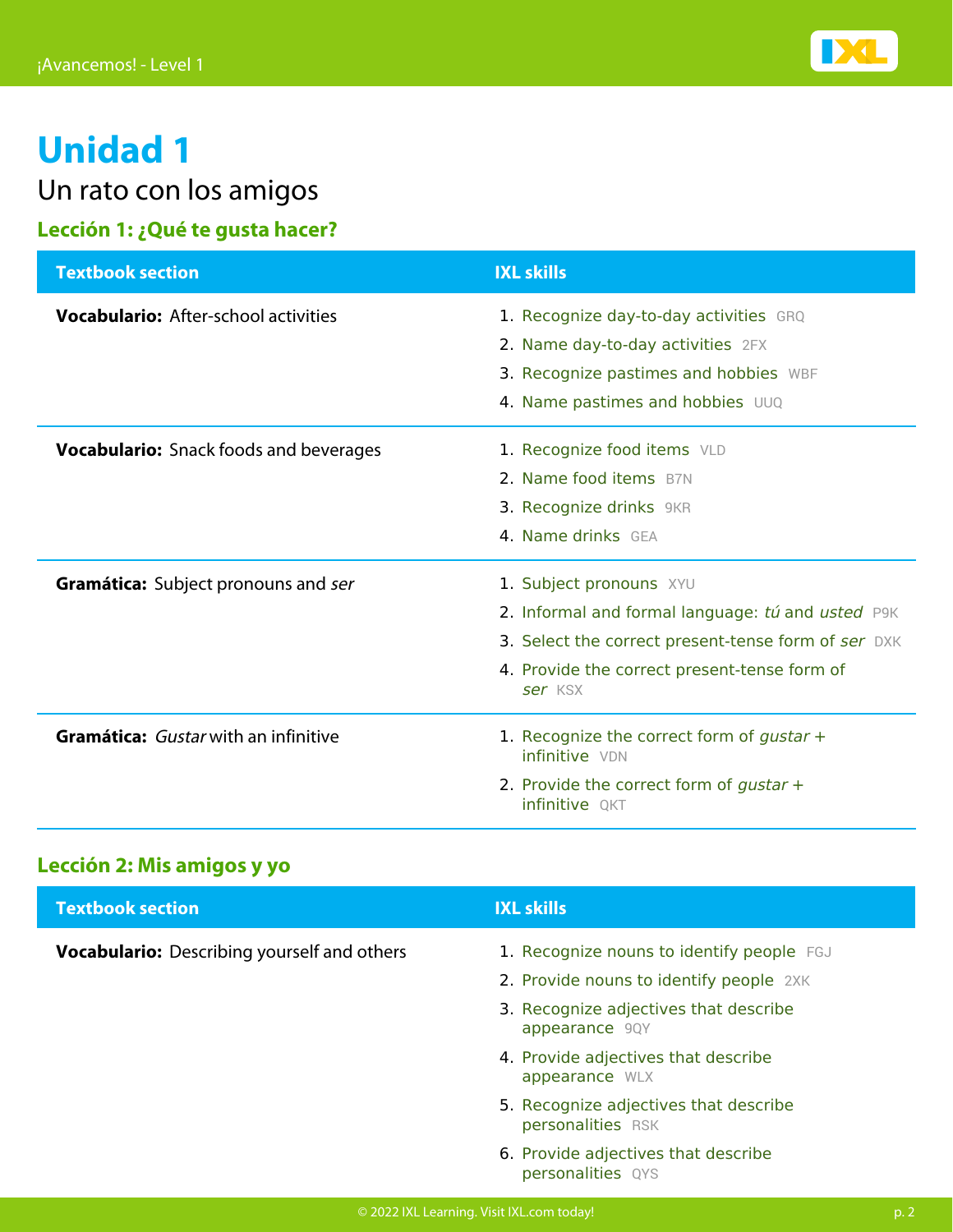

|                                                    | Also consider                                                           |
|----------------------------------------------------|-------------------------------------------------------------------------|
|                                                    | • Listen and identify the person from the<br>description 6YQ            |
|                                                    | • Listen to people describe themselves and<br>others XT6                |
|                                                    | • Read about famous people from the<br>Spanish-speaking world 32P       |
|                                                    | Choose the correct form to describe an<br><b>image</b> YZY              |
| <b>Gramática:</b> Definite and indefinite articles | 1. Basics of number and forming the plural SFK                          |
|                                                    | 2. Definite and indefinite articles KN6                                 |
| <b>Gramática: Noun-adjective agreement</b>         | 1. Basics of gender and noun-adjective agreement:<br>singular forms JM8 |
|                                                    | 2. Basics of number and forming the plural SFK                          |
|                                                    | 3. Categorize words based on gender and<br>number MZP                   |
|                                                    | 4. Gender and number agreement: articles,<br>adjectives, and nouns L64  |
|                                                    |                                                                         |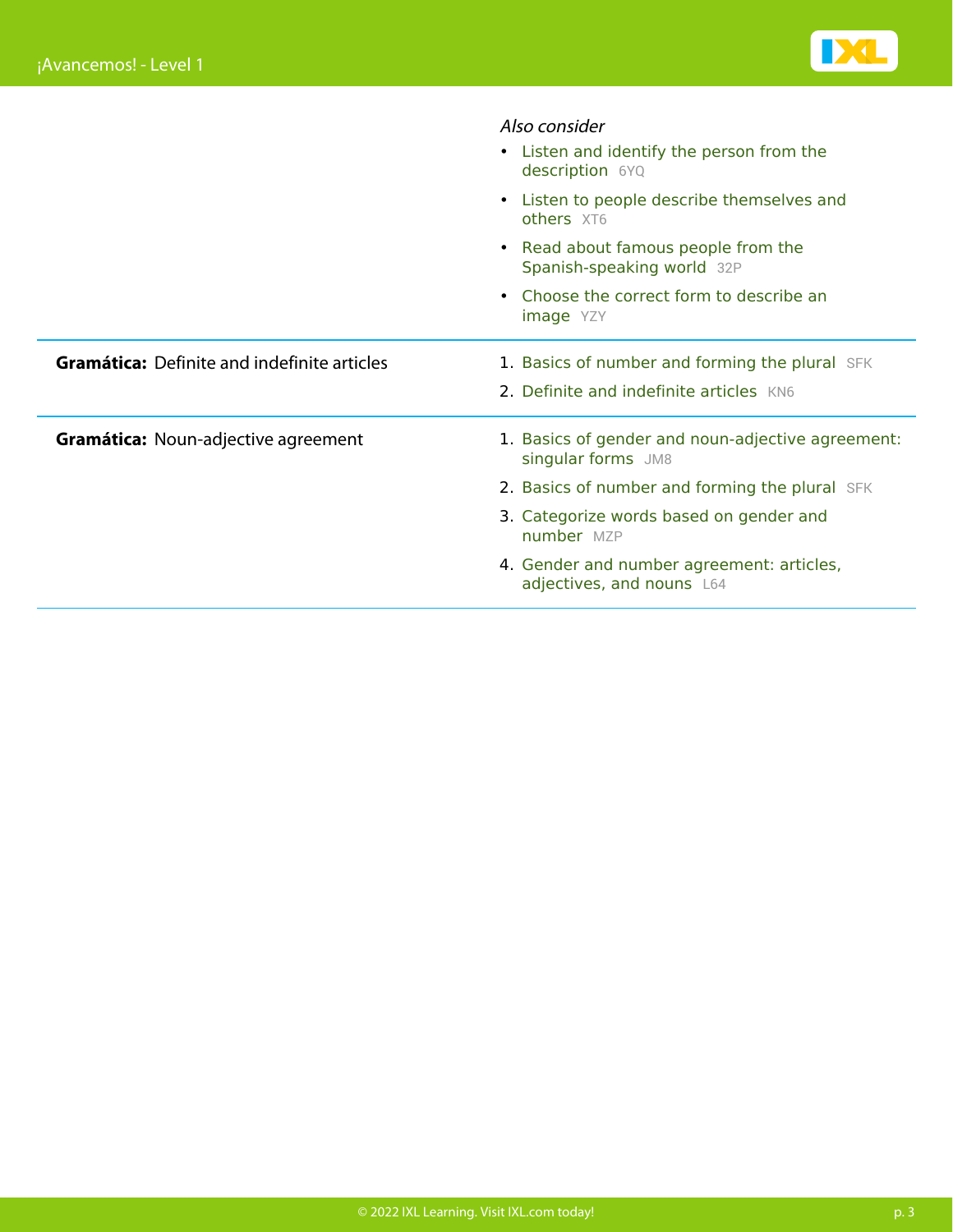

¡Vamos a la escuela!

## **Lección 1: Somos estudiantes**

| <b>Textbook section</b>                      | <b>IXL skills</b>                                                                                                                                                                                                                                                   |
|----------------------------------------------|---------------------------------------------------------------------------------------------------------------------------------------------------------------------------------------------------------------------------------------------------------------------|
| <b>Vocabulario: Daily schedules</b>          | 1. Recognize school subjects 53X<br>2. Name school subjects XLM<br>3. Recognize -ar verbs related to school RLA<br>4. Provide -ar verbs related to school 4H6<br>5. Schedules with ordinal numbers and times SGQ<br>6. Time expressions to talk about frequency M79 |
|                                              | Also consider<br>• Common -ar verbs ATK<br>• Listen and recognize classes and school<br>supplies FHK                                                                                                                                                                |
|                                              | • Listen to people talk about the school day WS5<br>• Read materials related to school and student<br>life XLS                                                                                                                                                      |
|                                              | • Use -ar verbs in conversations about classes and<br>school supplies 8LC                                                                                                                                                                                           |
| <b>Vocabulario: Telling time</b>             | 1. Telling time: provide hours and minutes MLV                                                                                                                                                                                                                      |
| <b>Vocabulario: Numbers from 11-100</b>      | 1. Numbers 11-20 P8X<br>2. Numbers 21-31 ZV9<br>3. Recognize numbers: 30-100 NLC<br>4. Provide numbers: 30-100 HDD                                                                                                                                                  |
| Gramática: The verb tener                    | 1. Present tense of tener: recognize the correct<br>form $2QJ$<br>2. Present tense of tener: provide the correct<br>form ME8<br>3. Select the use of tener or tener que 9LW                                                                                         |
| <b>Gramática: Present tense of -ar verbs</b> | 1. Select the correct present-tense form of regular<br>-ar verbs VZA<br>2. Provide the correct present-tense form of<br>regular -ar verbs 7HP                                                                                                                       |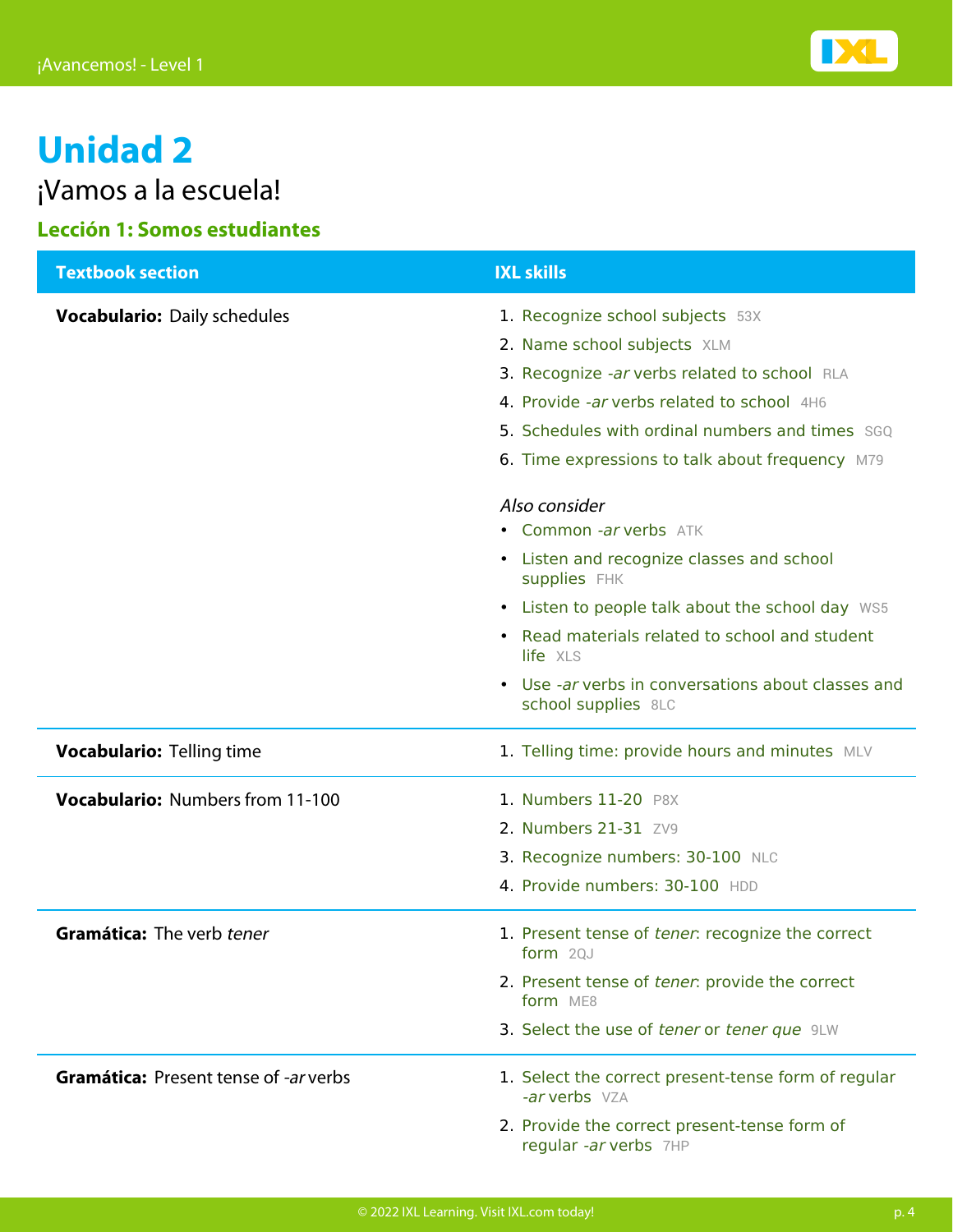

### Also consider

- [Use](https://www.ixl.com/spanish/level-1/use-ar-verbs-in-conversations-about-classes-and-school-supplies) [‑ar](https://www.ixl.com/spanish/level-1/use-ar-verbs-in-conversations-about-classes-and-school-supplies) [verbs in conversations about classes and](https://www.ixl.com/spanish/level-1/use-ar-verbs-in-conversations-about-classes-and-school-supplies) [school supplies](https://www.ixl.com/spanish/level-1/use-ar-verbs-in-conversations-about-classes-and-school-supplies) [8LC](https://www.ixl.com/spanish/level-1/use-ar-verbs-in-conversations-about-classes-and-school-supplies)
- [Complete conversations about student life](https://www.ixl.com/spanish/level-1/complete-conversations-about-student-life) [2Q5](https://www.ixl.com/spanish/level-1/complete-conversations-about-student-life)

### **Lección 2: En la escuela**

| <b>Textbook section</b>                 | <b>IXL skills</b>                                                                   |
|-----------------------------------------|-------------------------------------------------------------------------------------|
| <b>Vocabulario: Describing classes</b>  | 1. Recognize school supplies 5ZW                                                    |
|                                         | 2. Name school supplies V7N                                                         |
|                                         | 3. Common adjectives SUV                                                            |
|                                         | 4. Recognize things in the classroom JGK                                            |
|                                         | 5. Name things in the classroom SFE                                                 |
|                                         | Also consider                                                                       |
|                                         | • Read materials related to school and student<br>life XLS                          |
|                                         | • Listen to questions about student life and<br>choose the appropriate response V53 |
|                                         | Read about schools and education in the<br>Spanish-speaking world BCY               |
|                                         | • Complete conversations about student life 205                                     |
| <b>Vocabulario:</b> Describing location | 1. Recognize places in school P69                                                   |
|                                         | 2. Name places in school H5Z                                                        |
|                                         | Also consider                                                                       |
|                                         | • Listen to people talk about their school and<br>everything in it RX8              |
|                                         | • Describe scenes from around school WOV                                            |
|                                         | • What's happening at school? XS6                                                   |
| <b>Vocabulario:</b> Expressing feelings | 1. Adjectives for feelings or states of being:<br>recognize the correct word Y42    |
|                                         | 2. Adjectives for feelings or states of being: provide<br>the correct word G6T      |
| Gramática: The verb estar               | 1. Prepositions of place 6CQ                                                        |
|                                         | 2. Select the correct present-tense form of<br>estar JNR                            |
|                                         | 3. Provide the correct present-tense form of<br>estar DB6                           |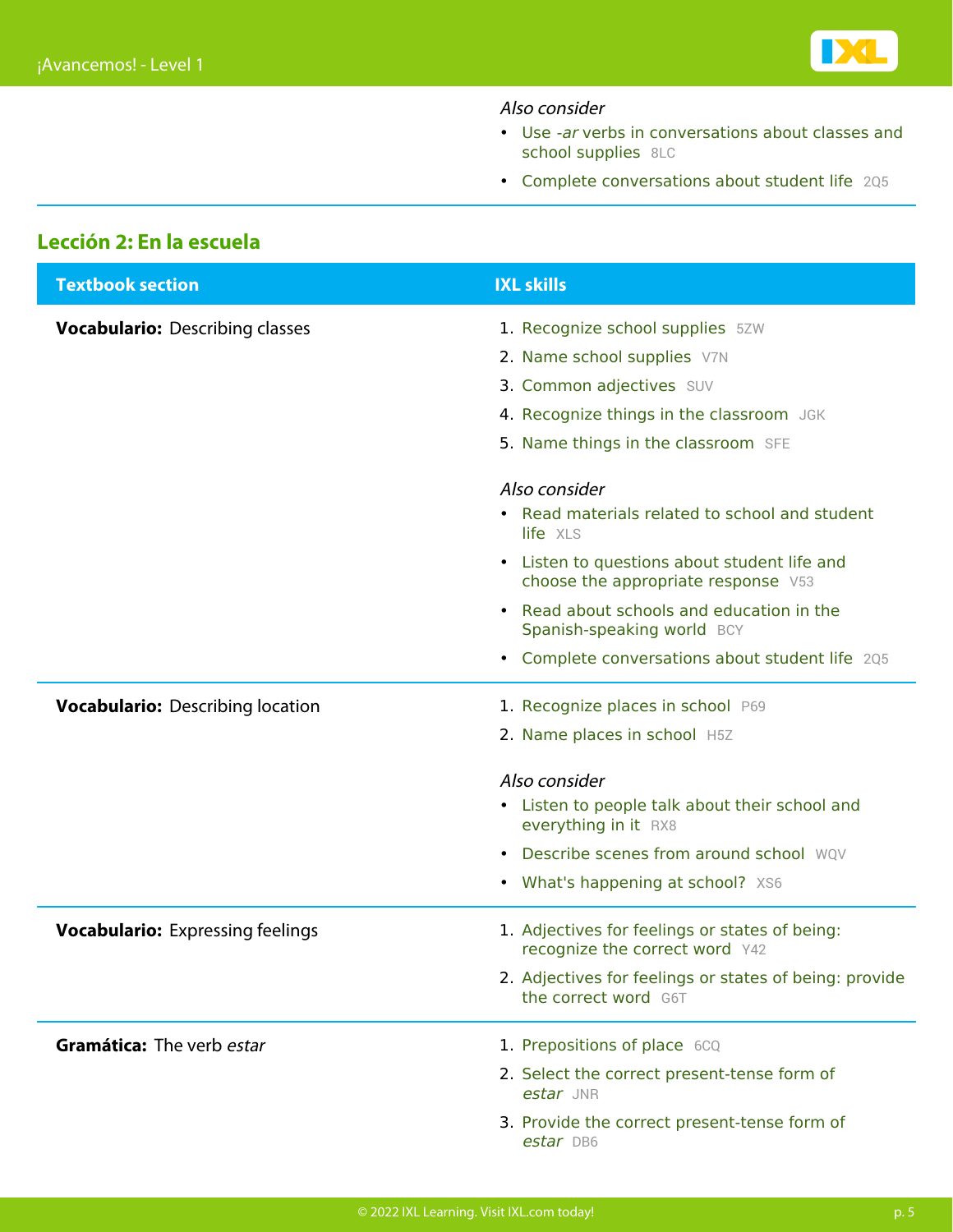

### Also consider

 $\bullet$  [The prepositions](https://www.ixl.com/spanish/level-1/the-prepositions-a-and-de-and-the-contractions-al-and-del)  $a$  [and](https://www.ixl.com/spanish/level-1/the-prepositions-a-and-de-and-the-contractions-al-and-del)  $de$  [and the contractions](https://www.ixl.com/spanish/level-1/the-prepositions-a-and-de-and-the-contractions-al-and-del) [al](https://www.ixl.com/spanish/level-1/the-prepositions-a-and-de-and-the-contractions-al-and-del) [and](https://www.ixl.com/spanish/level-1/the-prepositions-a-and-de-and-the-contractions-al-and-del) [del](https://www.ixl.com/spanish/level-1/the-prepositions-a-and-de-and-the-contractions-al-and-del) [4P2](https://www.ixl.com/spanish/level-1/the-prepositions-a-and-de-and-the-contractions-al-and-del)

- **Gramática:** The verb [ir](https://www.ixl.com/spanish/level-1/select-the-correct-present-tense-form-of-ir) 1. Select the correct present-tense form of ir [85Q](https://www.ixl.com/spanish/level-1/select-the-correct-present-tense-form-of-ir)
	- 2. Provide the correct present-tense form of  $ir$  sqB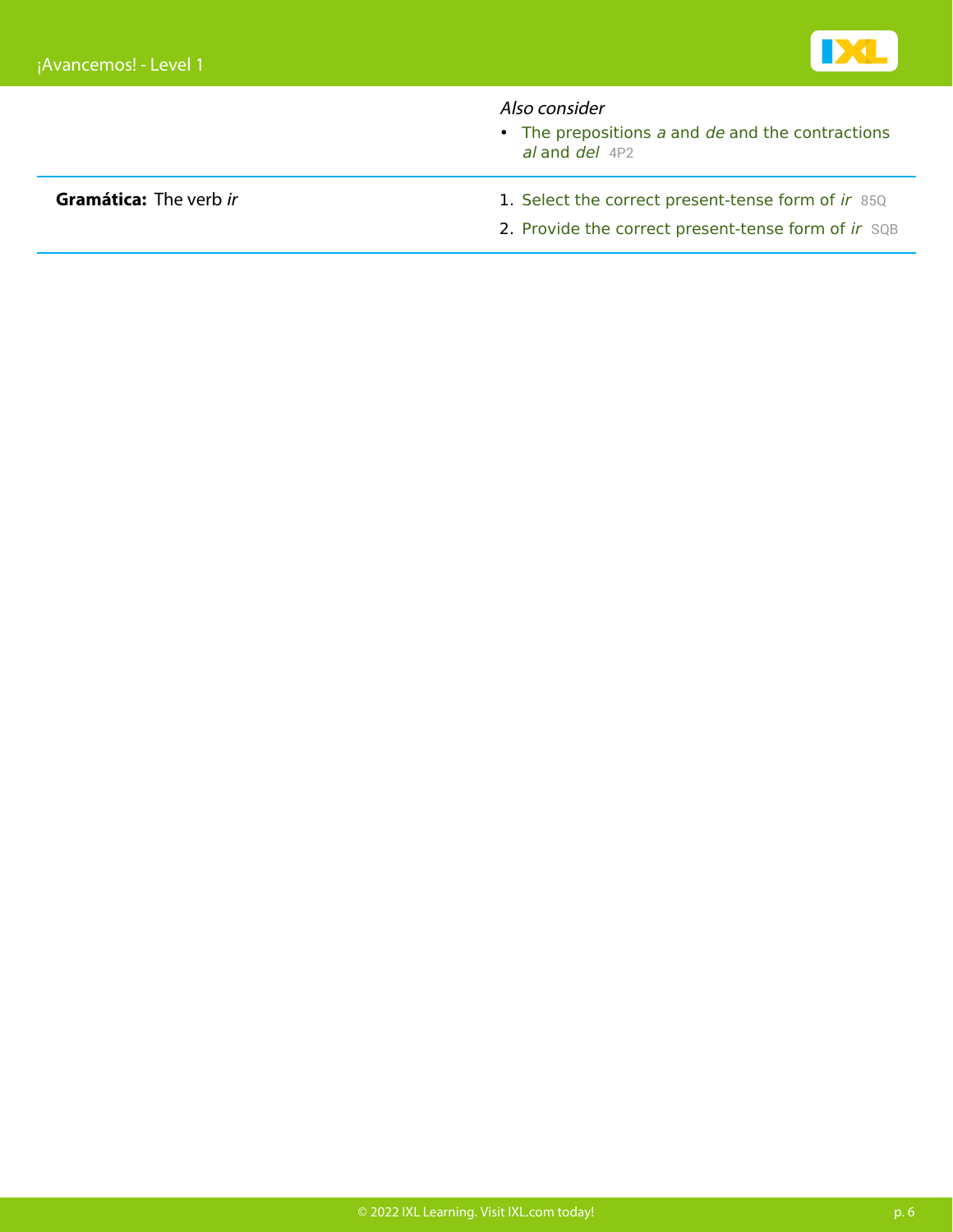

Comer en familia

## **Lección 1: Mi comida favorita**

| <b>Textbook section</b>                              | <b>IXL skills</b>                                                               |
|------------------------------------------------------|---------------------------------------------------------------------------------|
| <b>Vocabulario:</b> Meals and food                   | 1. Recognize meals and types of food G2D                                        |
|                                                      | 2. Name meals and types of food KH8                                             |
|                                                      | 3. Recognize food items VLD                                                     |
|                                                      | 4. Name food items B7N                                                          |
|                                                      | 5. Recognize drinks 9KR                                                         |
|                                                      | 6. Name drinks GEA                                                              |
|                                                      | 7. Recognize fruits and vegetables QP8                                          |
|                                                      | 8. Name fruits and vegetables Q53                                               |
|                                                      | Also consider                                                                   |
|                                                      | • Listen to statements about actions and habits<br>related to food SQE          |
|                                                      | Listen to people talk about their favorite foods<br>$\bullet$<br>and drinks ENW |
|                                                      | • Read about typical meals and foods from the<br>Spanish-speaking world BFC     |
| <b>Vocabulario:</b> Asking questions                 | 1. Recognize question words: set 1 TMZ                                          |
|                                                      | 2. Recognize question words: set 2 39D                                          |
|                                                      | 3. Question words: review WBT                                                   |
|                                                      | Also consider                                                                   |
|                                                      | • Listen and choose the appropriate response to<br>basic questions ETQ          |
|                                                      | Ask questions related to plans and<br>$\bullet$<br>preferences KUQ              |
| <b>Gramática:</b> Gustar with nouns                  |                                                                                 |
| <b>Gramática:</b> Present tense of -er and -ir verbs | 1. Common -er and -ir verbs E6D                                                 |
|                                                      | 2. Select the correct present-tense form of regular<br>-er/-ir verbs 93Q        |
|                                                      | 3. Provide the correct present-tense form of<br>regular -er/-ir verbs ES7       |
|                                                      |                                                                                 |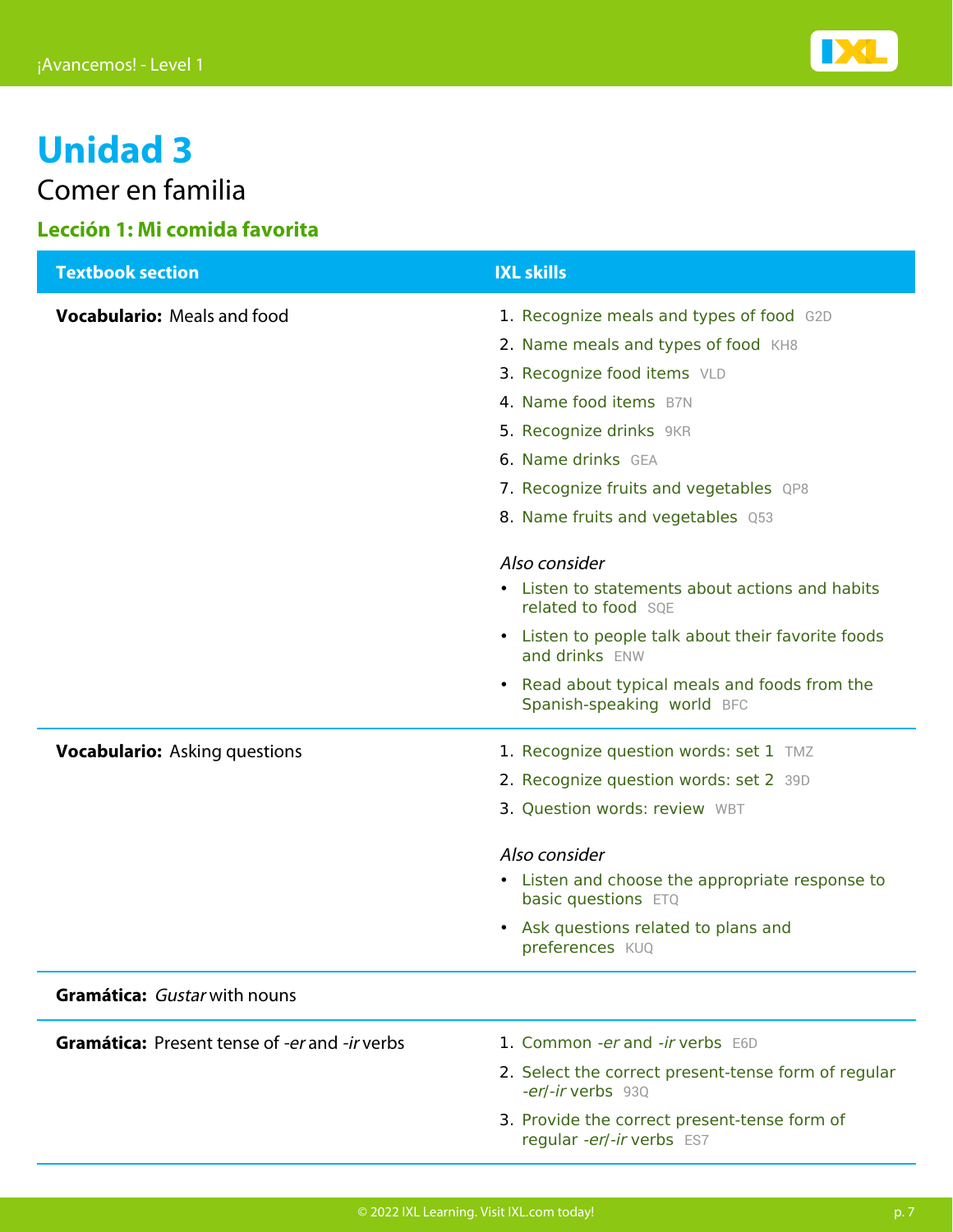

## **Lección 2: En mi familia**

| <b>Textbook section</b>                    | <b>IXL skills</b>                                                        |
|--------------------------------------------|--------------------------------------------------------------------------|
| <b>Vocabulario: Family</b>                 | 1. Recognize immediate family members and<br>pets PWB                    |
|                                            | 2. Name immediate family members and pets UB6                            |
|                                            | 3. Recognize extended family members ULB                                 |
|                                            | 4. Name extended family members LB5                                      |
|                                            | Also consider                                                            |
|                                            | • Listen to people talk about their families RLU                         |
|                                            | • Read about families from the Spanish-speaking<br>world 8GM             |
|                                            | • Complete a letter to a pen pal YJG                                     |
|                                            | • Write sentences about yourself, your family, or<br>people you know CT5 |
| <b>Vocabulario:</b> Giving dates           | 1. Months of the year YUQ                                                |
|                                            | 2. Provide the date PHW                                                  |
| Vocabulario: Numbers from 200 to 1,000,000 |                                                                          |
| <b>Gramática: Possessive adjectives</b>    | 1. Select the correct possessive adjective JGM                           |
|                                            | 2. Provide the correct possessive adjective 9RE                          |
| <b>Gramática: Comparatives</b>             |                                                                          |